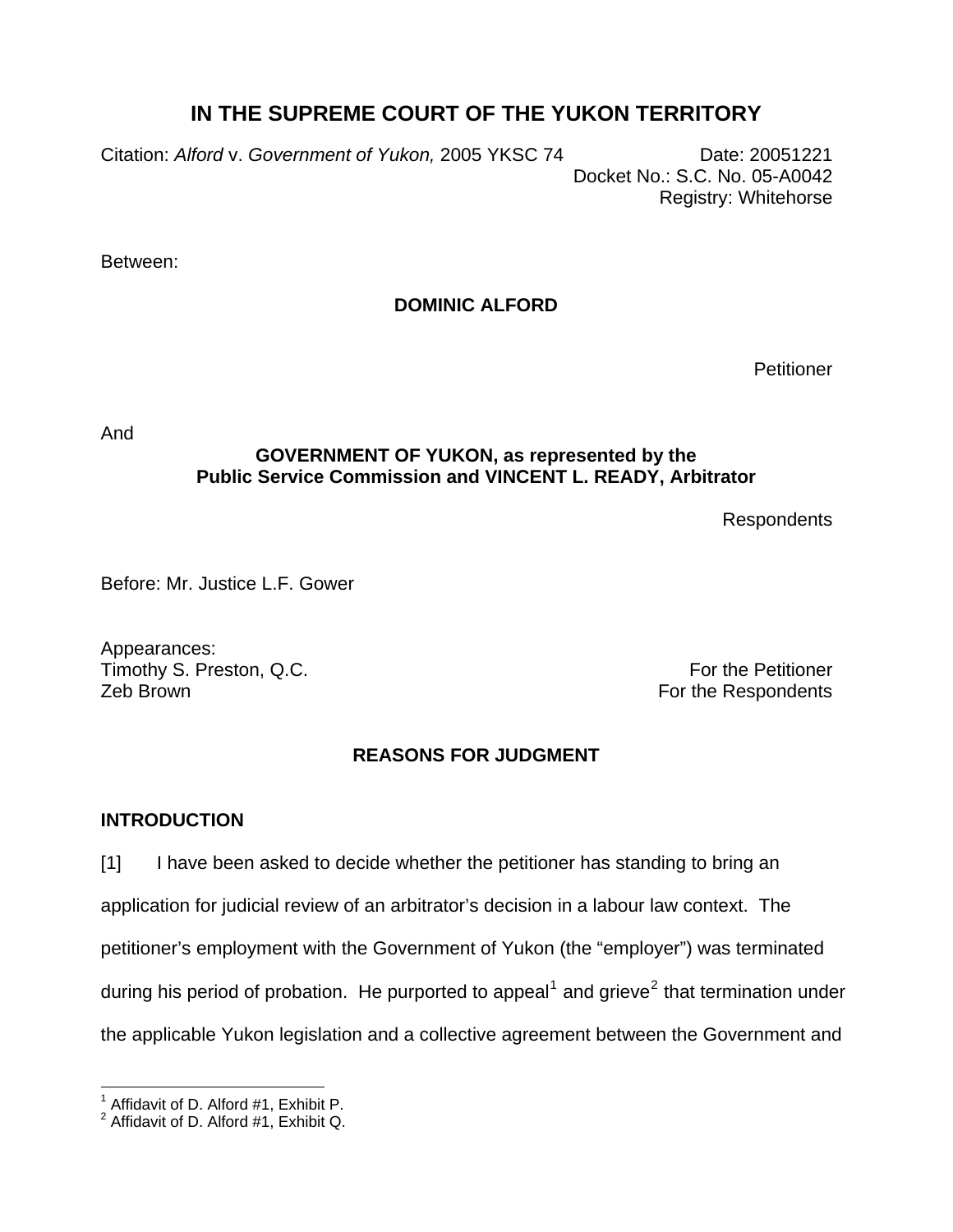the petitioner's union. With the consent of all the parties, the matter proceeded to arbitration on the preliminary issue of whether the petitioner, as a probationary employee, had access to adjudication under the legislation. The arbitrator effectively decided that the petitioner could not proceed to an adjudication. The union has taken no further steps and the petitioner has now applied for judicial review of the arbitrator's decision.

#### **ISSUE**

[2] Does the petitioner have standing to apply for judicial review of the arbitrator's decision?

#### **ANALYSIS**

[3] It is not disputed that the petitioner has *prima faci*e standing, in the sense that he has been deprived of his employment, his source of income, and his livelihood as a result of the action of the employer. Thus, he has a sufficient interest to make this application for judicial review. However, the next question is whether that right of standing has been taken away by the applicable legislation and/or the collective agreement.

[4] The cases cited by the employer state the general principle that, where a union has the exclusive right to represent employees in presenting grievances, referring grievances to adjudication and on appeals, those employees have no standing to take such matters to court in the absence of union approval.

[5] One of the first cases on this point is *St. Anne Nackawic Pulp & Paper Co. Ltd.* v. *Canadian Paper Workers Union, Local 219*, [1986] 1 S.C.R. 704, where Estey J. delivered the judgment of the Supreme Court of Canada, and spoke about modern labour relations and the interplay between legislation and collective agreements. At para. 16 he said:

> "The collective agreement establishes the broad parameters of the relationship between the employer and his employees. This relationship is properly regulated through arbitration and it would, in general, subvert both the relationship and the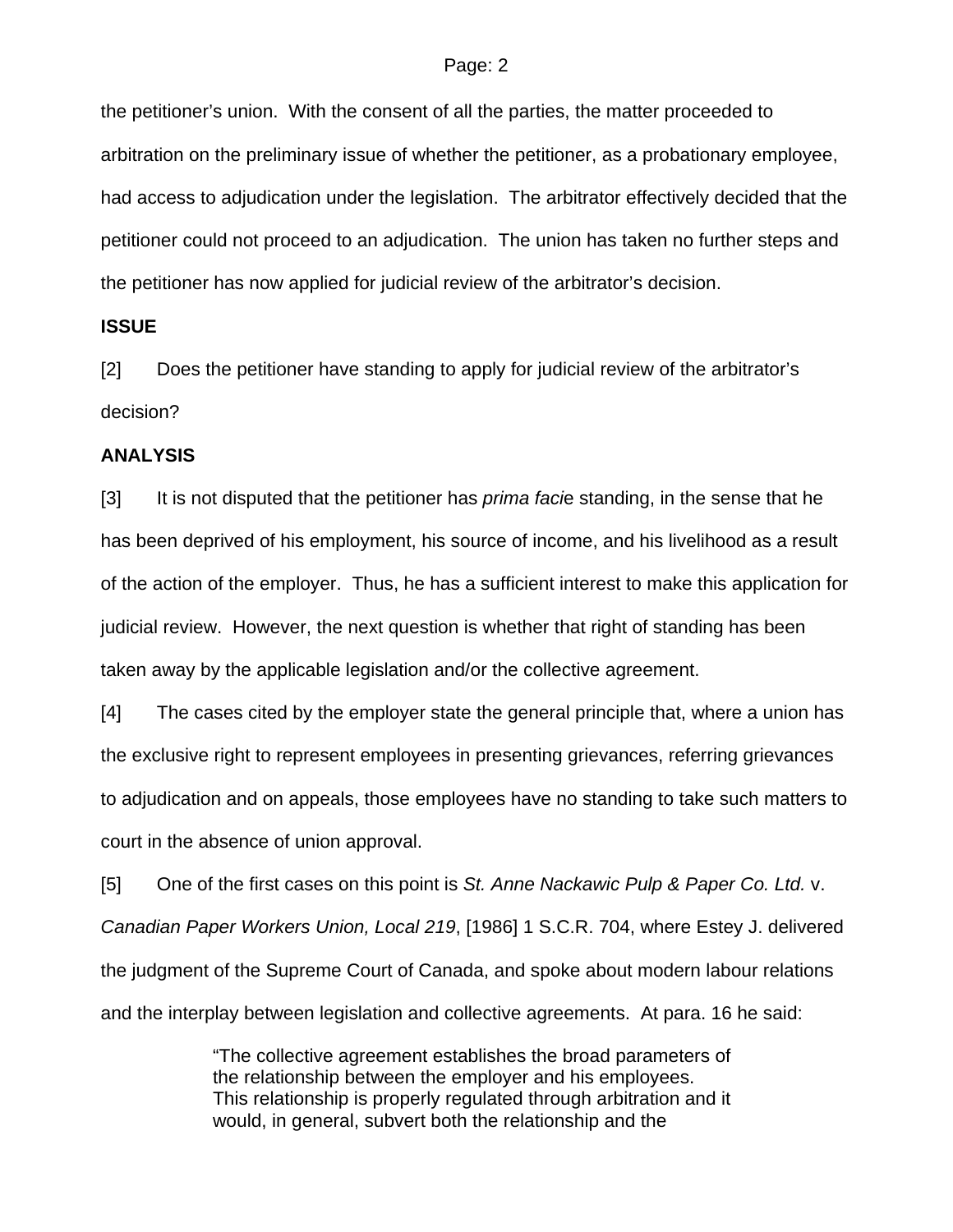statutory scheme under which it arises to hold that matters addressed and governed by the collective agreement may nevertheless be the subject of actions in the courts at common law. … The more modern approach is to consider that labour relations legislation provides a code governing all aspects of labour relations, and that it would offend the legislative scheme to permit the parties to a collective agreement, or the employees on whose behalf it was negotiated, to have recourse to the ordinary courts which are in the circumstances a duplicative forum to which the legislature has not assigned these tasks."

[6] *Noël* v. *Société d'énergie de la Baie James*, 2001 SCC 39, dealt with the Quebec

Labour Code, which gave the union the exclusive right of representation of its members.

As LeBel J. noted at para. 3:

"Under the collective agreement, the union had the exclusive authority to represent the employees for the purposes of the grievance and arbitration procedure. None of its provisions gave an employee the right to take a grievance to arbitration personally or to be a party to a proceeding before the arbitrator."

Indeed, at para. 41, the union was said to have a "monopoly" over the representation of

employees. Finally, at para. 62, LeBel J. picked up on the theme from *St. Anne Nackawic*

and stated as follows:

"… While judicial review by the superior courts is an important principle, it cannot allow employees to jeopardize this expectation of stability in labour relations in a situation where there is union representation. Allowing an employee to take action against a decision made by his or her union, by applying for judicial review where he or she believes that the arbitration award was unreasonable, would offend the union's exclusive right of representation and the legislative intent regarding the finality of the arbitration process, and would jeopardize the effectiveness and speed of the arbitration process."

[7] The petitioner's counsel referred me to the case of *Weber* v. *Ontario Hydro,* [1995]

2 S.C.R. 929, which dealt with the Ontario *Labour Relations Act*. Section 45(1) of that *Act*

provided that "all differences between the parties arising from the interpretation,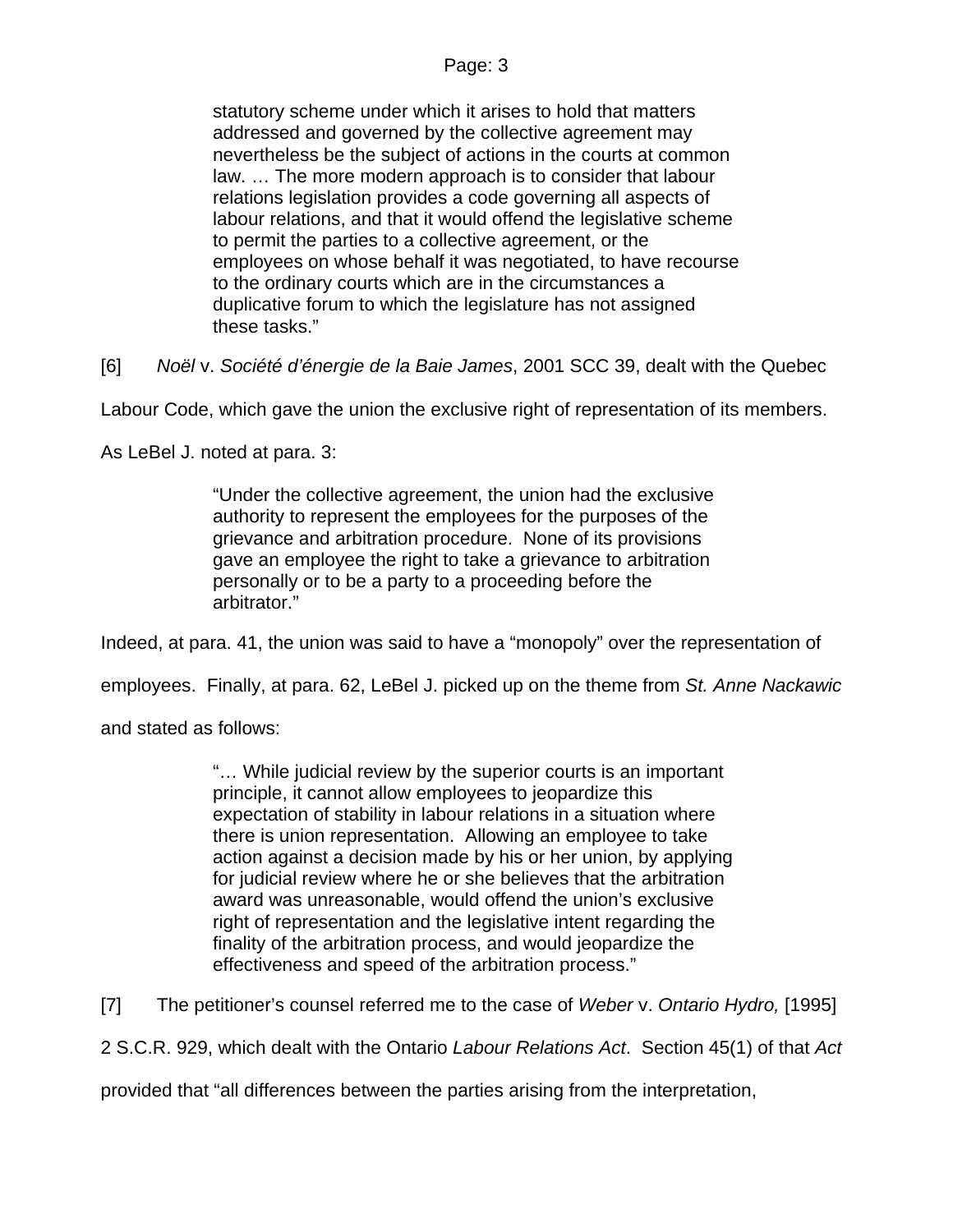application, administration or alleged violation of the [collective] agreement, including any questions as to whether a matter is arbitral" were to be resolved by final and binding arbitration. McLachlin J., as she then was, said at para. 45 that the object of that provision is to exclude from the courts "all proceedings" arising from differences between the parties failing within the terms of the *Act*. Later, at para. 54, she qualified that this approach does not preclude all actions in the courts between an employer and employee, but only those disputes "which expressly or inferentially arise out of the collective agreement …"

[8] At the time of his termination by the employer, the petitioner was a member of the bargaining unit represented by the Public Service Alliance of Canada, which included the Yukon Employees' Union (collectively "the union"). As a union member, his ability to appeal his dismissal and to refer his grievance to adjudication depends on the provisions of the *Public Service Act*, R.S.Y. 2002, c. 183, ("*PSA*"), the *Public Service Staff Relations Act*, R.S.Y. 2002, c. 185, ("*PSSRA*") and the collective agreement (the relevant provisions are reproduced at Appendix A). However, the initial question is whether the union in this context has the exclusive right to represent employees on grievances and appeals. If it does, then the petitioner would have no further right to represent himself and his application for judicial review would be dismissed.

[9] Section 104 of the *PSA* provides that the employer may "reject [a probationary] employee for cause" at any time during the probationary period. Section 78(3) of the *PSSRA* provides that a grievance respecting "release for cause" of a probationary employee may not be referred to adjudication by that employee. Since it was not argued otherwise, I assume that "reject" and "release" mean the same thing.

[10] Section 78(1) of the *PSSRA* deals with grievances involving the interpretation or application "of a provision of a collective agreement or arbitral award", as either relate to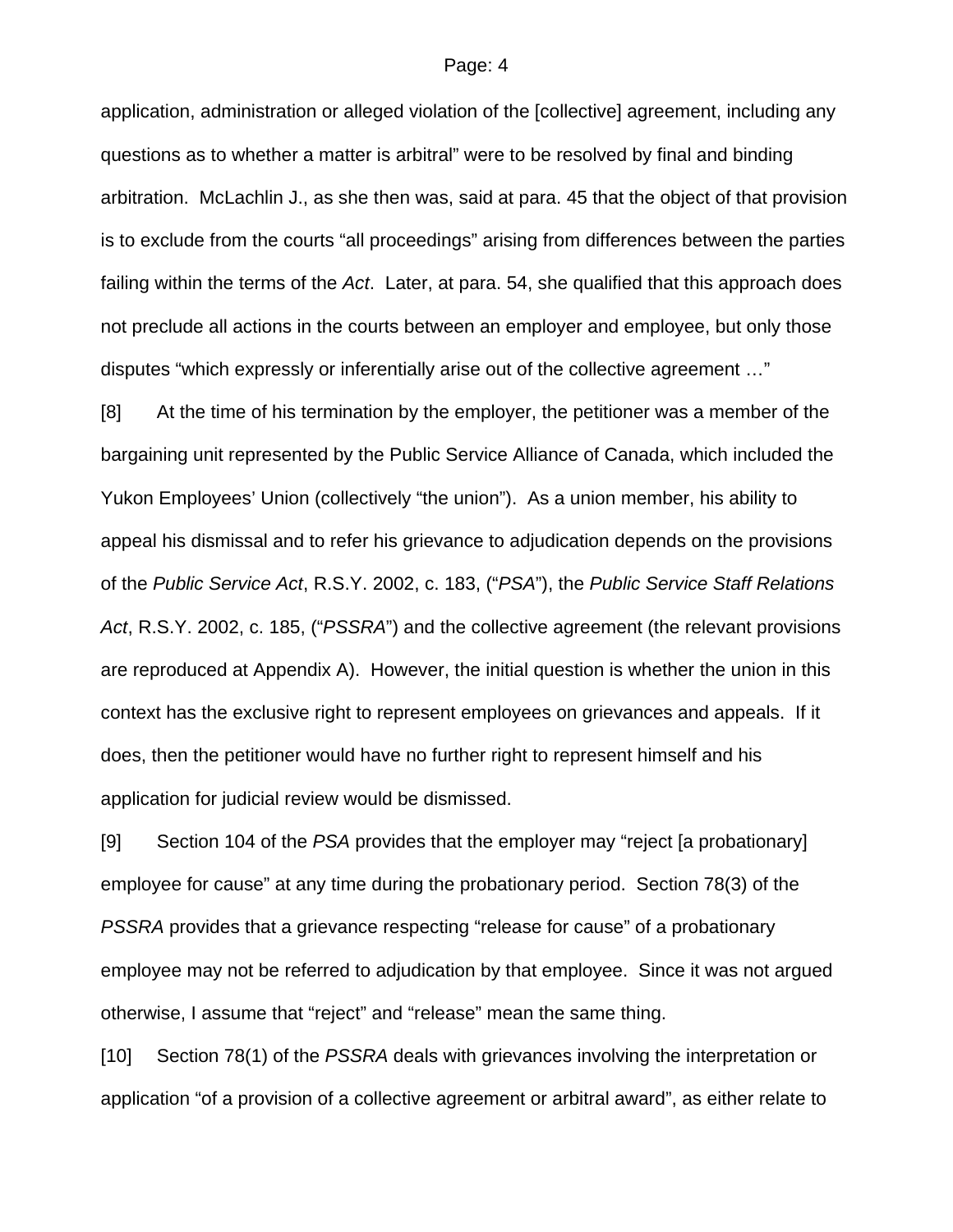an employee. Section 78(2) requires the approval and representation of the union for such grievances. However, any grievance based on grounds *other than* the interpretation or application of the collective agreement or arbitral award respecting an employee can be grieved by the employee personally and without the union's approval or representation. Section 77(1)(a)(i) of the *PSSRA* sets out examples of the types of grievances which may be grieved by the employee personally. Thus, a probationary employee who grieves on the grounds of a rejection/release from employment "for cause" can similarly proceed on his own behalf, at least initially, without the approval or representation of the union.

[11] Whether or not the petitioner can refer his rejection/release for cause to adjudication is one of the substantive issues on his application for judicial review, which has yet to be fully argued. It is at issue because ss. 78(3) and 81(3) of the *PSSRA* purport to prevent him from making such a referral. However, on the preliminary issue of standing, the pertinent question is whether the union has the exclusive right to represent a probationary employee who wishes to refer such a matter to adjudication. There is nothing in either the *PSSRA* or the *PSA* which gives the union the exclusive right to represent employees who wish to refer to adjudication a grievance over their rejection/release from probationary employment for cause. On the other hand, that is not surprising, when ss. 78(3) and 81(3) purport to prohibit such referrals in the first place. In any event, that is not the end of the matter, as I must still consider the potential application of the collective agreement.

[12] Article 28.14 of the collective agreement provides that an employee who has presented a grievance about "the interpretation or application … of a provision of [the] Agreement or a related arbitral award" up to and including the final level of grievance, may refer that grievance to adjudication in accordance with the *PSSRA*. Such a grievance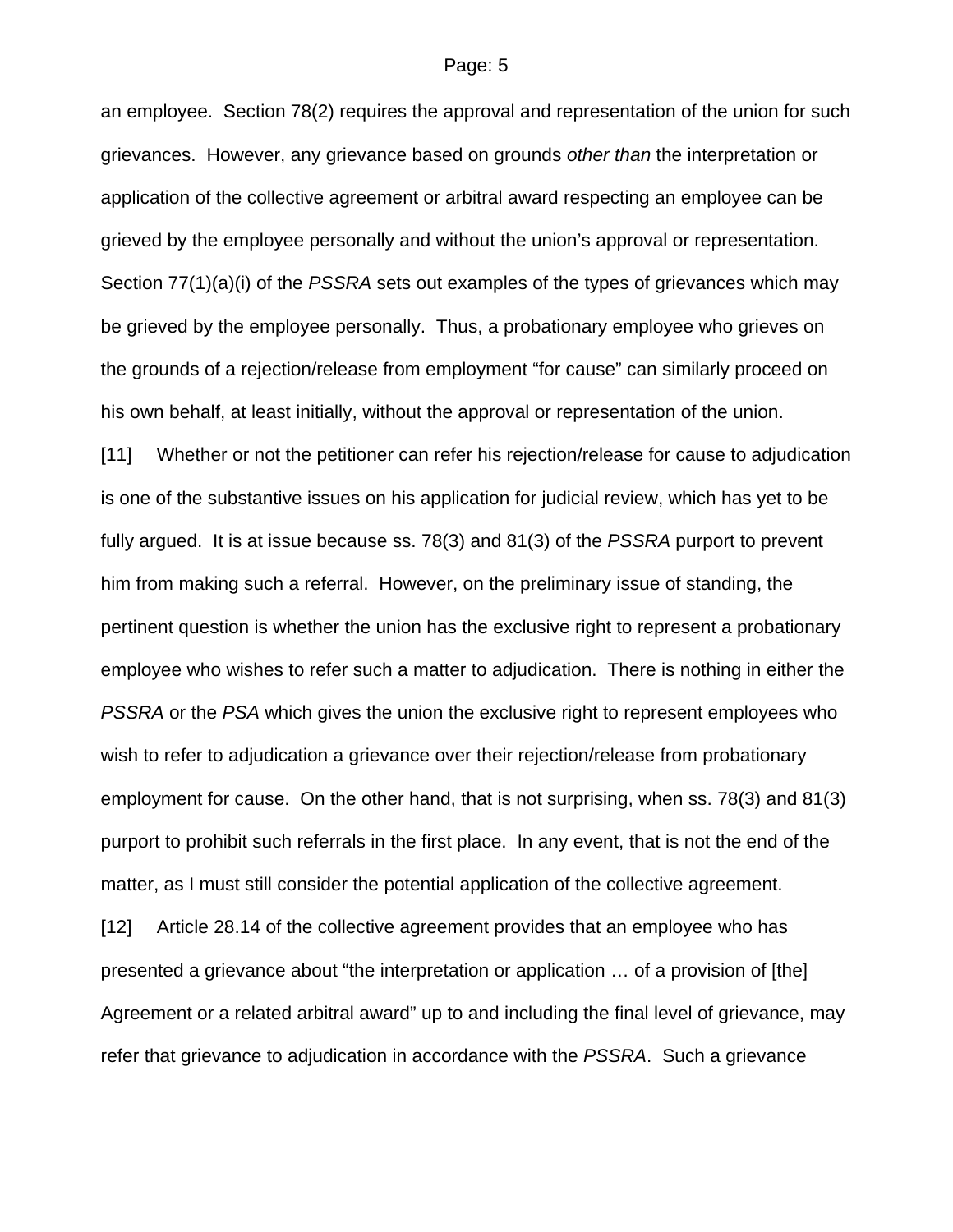would therefore engage ss. 78(1) and (2) of the *PSSRA*, and union approval would be required for the desired referral to adjudication.

[13] Article 28.15(1) of the collective agreement purports to be a general prohibition against individual employees taking *any* grievance to adjudication on their own behalf. It states as follows:

> "An employee must obtain the approval of the [union] and be represented by the [union] before a grievance can be referred to adiudication."

[14] I heard arguments from the parties about whether Article 28.15(1) should be read together with Article 28.14, so as to limit the employee's right to refer matters to adjudication only when the grievance is within the limited class in 28.14. I find that Article 28.15 must be read as a general requirement that all matters being referred to adjudication require union approval. It would make no sense to read Article 28.14 together with 28.15, since the former already has the effect of requiring union approval to refer those types of grievances to adjudication, by virtue of the application of ss. 78(1) and (2) of the *PSSRA*. Therefore, Article 28.15 would be redundant if read together with 28.14, since it too requires union approval.

[15] Thus, a probationary employee wishing to refer a rejection/release for cause to adjudication must have the approval of the union before doing so. In other words, the union has the exclusive right to represent such employees in that context.

[16] In the alternative, if I am in error on this point, I note that the grievance presentation form filed by the petitioner included a reference to the employer contravening "Articles 5.01, 5.02, 9.02 and 28.18 [as written]" of the collective agreement. Therefore, I also find that his grievance was one which involved the "interpretation or application" of the collective agreement. Thus, union approval to refer such a matter to adjudication is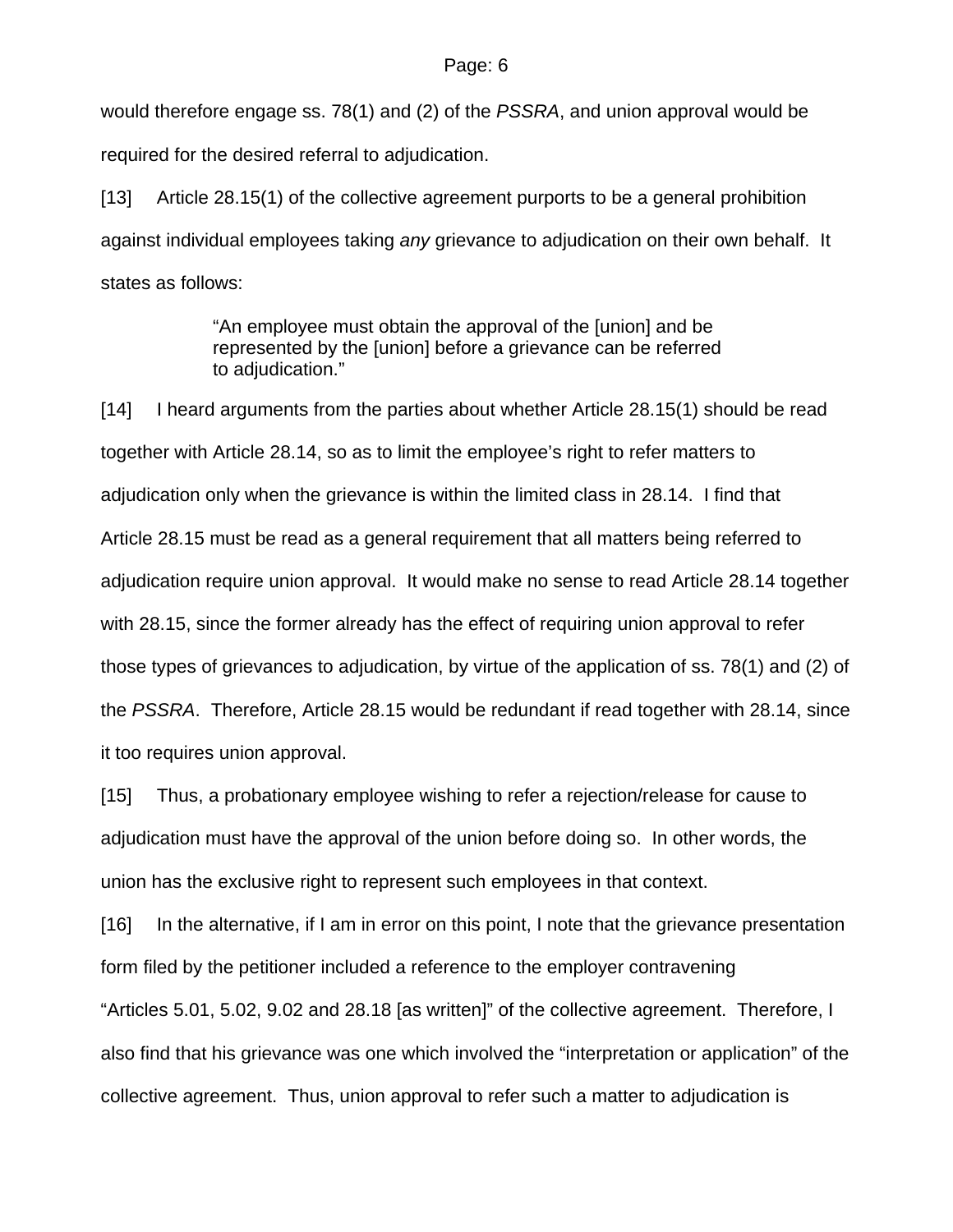required by both Article 28.14 and ss. 78(1) and (2) of the *PSSRA*. Accordingly, the union has the exclusive right to represent the petitioner in this context as well.

[17] Since the union has the exclusive right to represent employees in both the above contexts, then the general principle referred to in the case law should apply, prohibiting the petitioner from pursuing this application for judicial review on his own behalf, without union approval. If that were the end of the matter, I would find that he has no standing.

[18] However, the petitioner also purports to frame his dispute as an appeal under s. 136 of the *PSA*. I note that in his letter to the Deputy Minister dated June 11, 2003, he stated "I wish to appeal my dismissal" pursuant to s. 148 of the *Public Service Act*. More correctly, the petitioner was likely referring to s. 148 of the *Public Service Commission Act*. In any event, it is clear from this letter and the petitioner's arguments filed on this preliminary application for standing, that he intends to argue, as a substantive point on the main application for judicial review, that he is in fact pursuing an appeal of his dismissal under s. 136 of the *PSA*. Because the petitioner wishes to argue that matter in greater detail, I will express no opinion about it here. Rather, at this stage, the pertinent question is whether the petitioner requires the approval of the union in order to pursue such an appeal.

[19] Section 136 of the *PSA* says the appeal is to an adjudicator appointed pursuant to the *PSSRA.* However, there is nothing in s. 136, or elsewhere in the *PSA,* which expressly requires the approval of the union for such an appeal.

[20] Counsel for the petitioner and the employer both suggested that an appeal under s. 136 of the *PSA* is routed towards adjudication by the application of s. 78 of the *PSSRA*. Whether that is the correct approach or not, I also need not decide at this stage. However, I note that s. 79(1) of the *PSSRA* authorizes the Yukon Public Service Staff Relations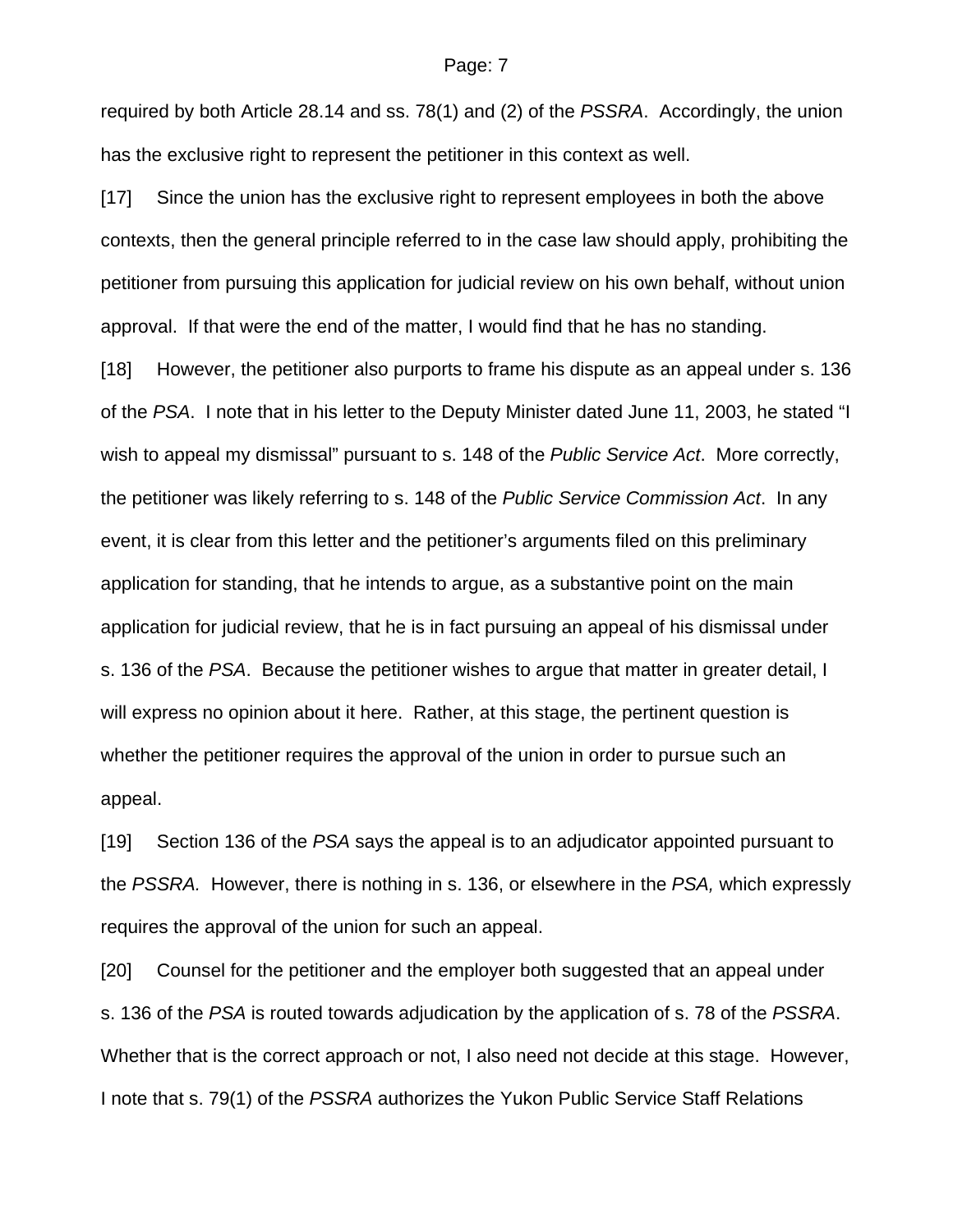Board to appoint an adjudicator to hear "grievances" referred to adjudication under s. 136 of the *PSA*. Section 79(4) of the *PSSRA* sets out the powers of an adjudicator appointed in that circumstance and s. 81 provides the scope of the jurisdiction of an adjudicator to whom a grievance has been referred. Section 81(3)(b) states that if the grievance is one which under s. 78 may not be referred to adjudication, that is s. 78(3), then the decision on the grievance at the final level in the grievance process "is final and binding for all purposes of this *Act* and no further action under this *Act* may be taken thereon." Beyond that, nothing in ss. 79 or 81, or elsewhere in the *PSSRA*, expressly specifies that the union has the exclusive right to represent a probationary employee who is appealing on the grounds of a dismissal for cause.

[21] To sum up, on the one hand, the union has the exclusive right to represent probationary employees who grieve their rejection/release for cause:

- (a) whenever they wish to refer such grievance to adjudication (pursuant to Article 28.15 of the collective agreement); or
- (b) whenever the grievance involves the interpretation or application of a provision of the collective agreement relating to the employee (pursuant to ss. 78(1) and (2) of the *PSSRA* and Article 28.14 of the collective agreement).

On the other hand, the union does not have the exclusive right, or indeed any right in the absence of consent, to represent a probationary employee appealing a dismissal for cause under s. 136 of the *PSA*. Thus, it would not offend the general principles set out in the cases of *St. Anne Nackawic*, *Noël* and *Weber*, cited above, to allow the petitioner to pursue his application for judicial review on his own behalf. Accordingly, I find the petitioner has standing to proceed.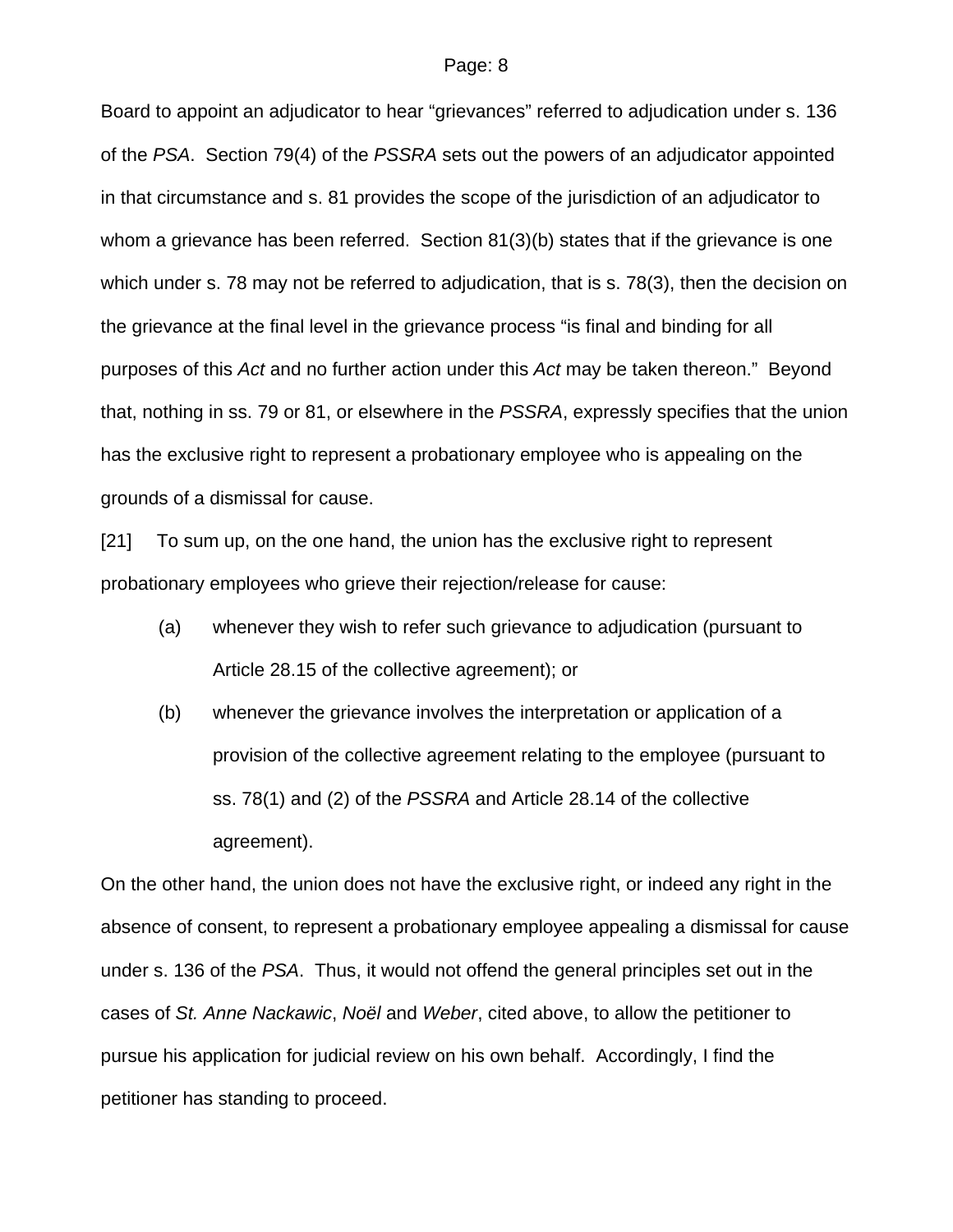[22] I would like to address the remaining question of whether the petitioner has waived his right to represent himself now, given that he was previously represented by the union.

He expressly appointed the union to act as his agent on the preliminary hearing<sup>[3](#page-8-0)</sup> and the

union agreed to represent the petitioner before the arbitrator in that initial arbitration.

However, I do not find that, as a result, the petitioner waived his right to represent himself in any future proceedings arising.

[23] In *Nicholson* v. *East Prince Regional Health Authority*, [1998] P.E.I.J. No. 48,

Matheson J., after reviewing the decisions of the Supreme Court of Canada in *Weber* and

*St. Anne Nackawic*, cited above, said as follows at para. 16:

"The nub of these decisions is that once the employee joins the union **or agrees to have the union represent him** in the bargaining process, he signs away his individual rights and the union will represent him in dealings with the employer from then on. …"

### (Emphasis added)

While this comment initially appears to support the waiver argument, when Matheson J. refers to the employee's *agreement* to union representation, I understand him to mean agreement through joining the union and accepting the position of employment. I do not understand him to mean agreement in a "case by case" context, such as the petitioner's agreement to have the union act as his agent on the preliminary hearing. The petitioner did not "agree" to exclusive representation by the union for *all* matters by joining the union and accepting employment. As I have found, there are a number of instances where the employee may proceed with presenting a grievance or launching an appeal without union representation. In that respect, the situation in the Yukon is unlike many other collective bargaining regimes: *Laforet* v. *Public Service Alliance of Canada*, [1995] Y.J. No. 108.

<span id="page-8-0"></span> 3 Affidavit of D. Alford #1, Exhibits P and Q.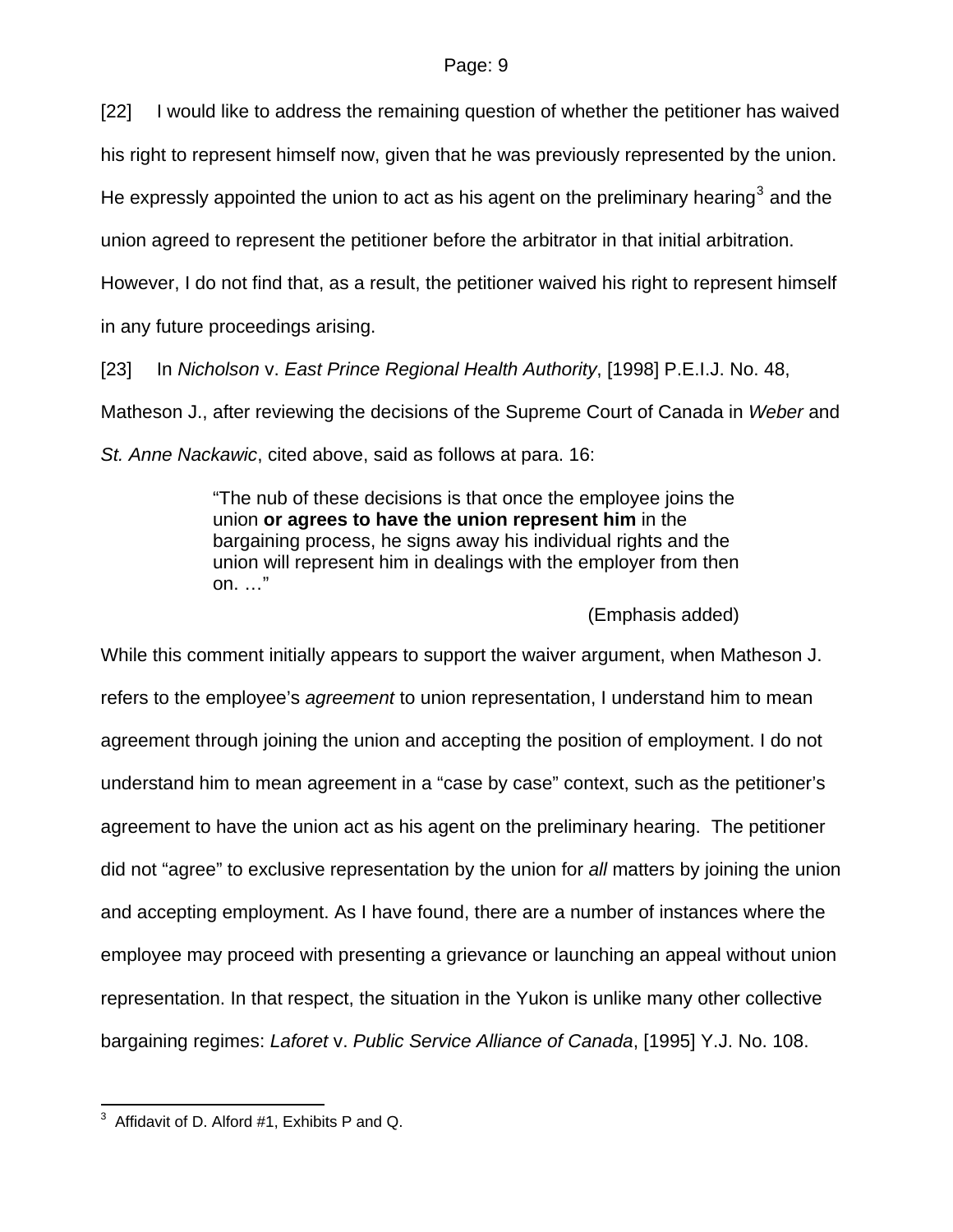[24] I find the petitioner is not precluded from representing himself on this application for judicial review of the arbitrator's decision, notwithstanding that he earlier agreed to have the union represent him.

## **CONCLUSION**

[25] The petitioner has standing to apply for judicial review of the arbitrator's decision.

[26] If the parties wish to make further submissions on costs, they may do so when the petition is set down for argument.

GOWER J.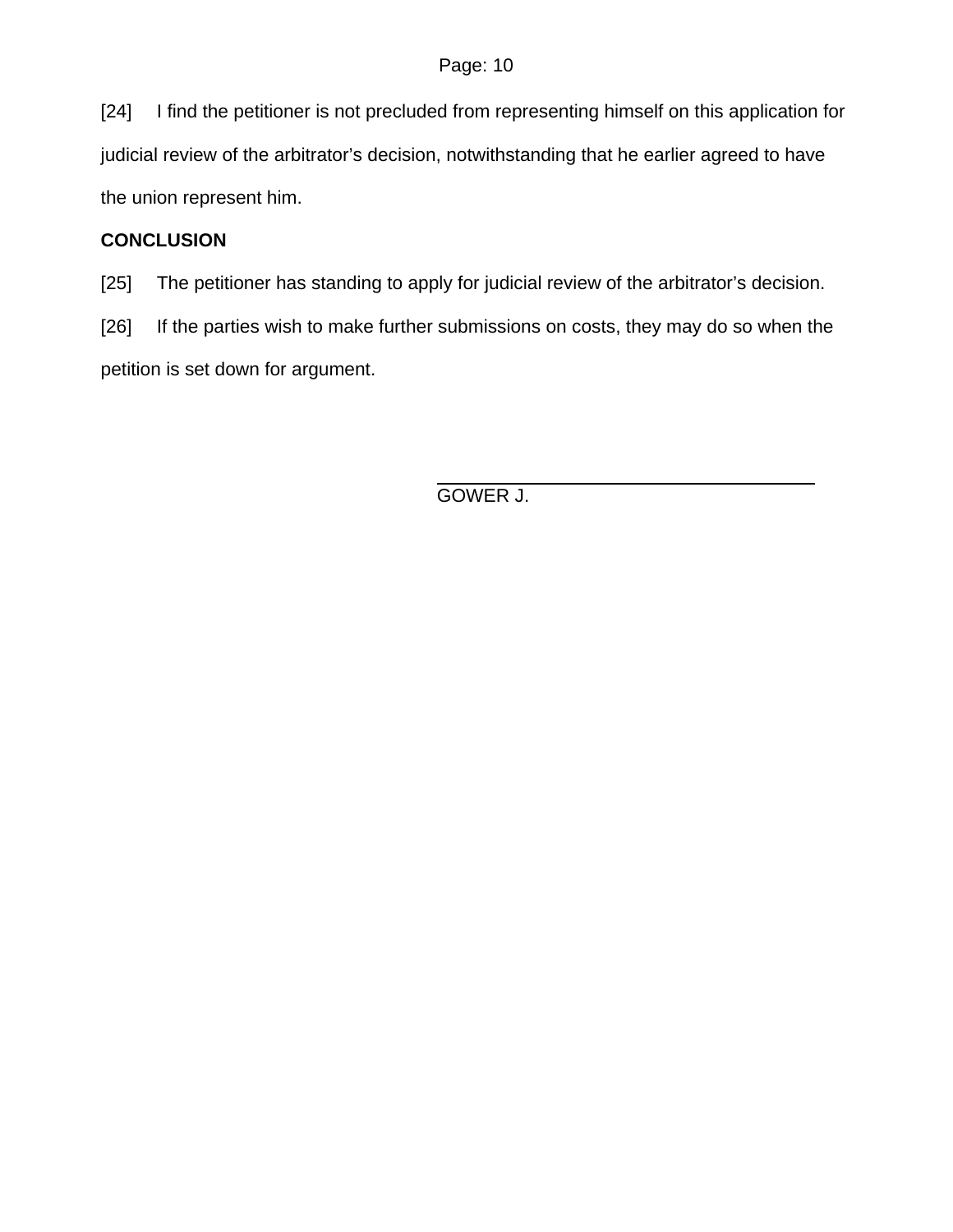## **Appendix "A"**

*Public Service Act,* R.S.Y. 2002, c. 183 Sections 102 – 105

#### *Probationary period*

 102(1) Every person appointed to a position in the public service or promoted to a position in the public service shall serve a probationary period of six months, calculated from the date of their appointment to the position.

 (2) Despite subsection (1), the probationary period for an auxiliary employee is 1000 working hours, exclusive of overtime hours.

 (3) If a person is transferred or demoted to a position, the commission shall determine whether the person shall serve a probationary period having regard to the circumstances surrounding the transfer or demotion and any other factors the commission considers relevant.

#### *Extended probationary period*

 103(1) A deputy head or unit head may extend the probationary period of an employee other than an auxiliary employee, for further periods not exceeding six months.

 (2) A deputy head may extend the probationary period of an auxiliary employee for a further period of 1000 working hours, exclusive of overtime hours.

### *Rejection on probation*

 104 A deputy head or unit head may at any time during the probationary period or at any time during the extended probationary period of an employee, reject that employee for cause by written notice to the employee.

#### *Effect of rejection*

 105 An employee who has been rejected under section 104 ceases to be an employee on the termination date mentioned in the notice.

#### *Appeal to adjudicator*

 136(1) An employee may, within 10 working days of the receipt of the final decision of the deputy head, appeal the decision to an adjudicator appointed pursuant to the Public Service Labour Relations Act.

 (2) An employee who appeals pursuant to subsection (1) shall notify the deputy head in writing.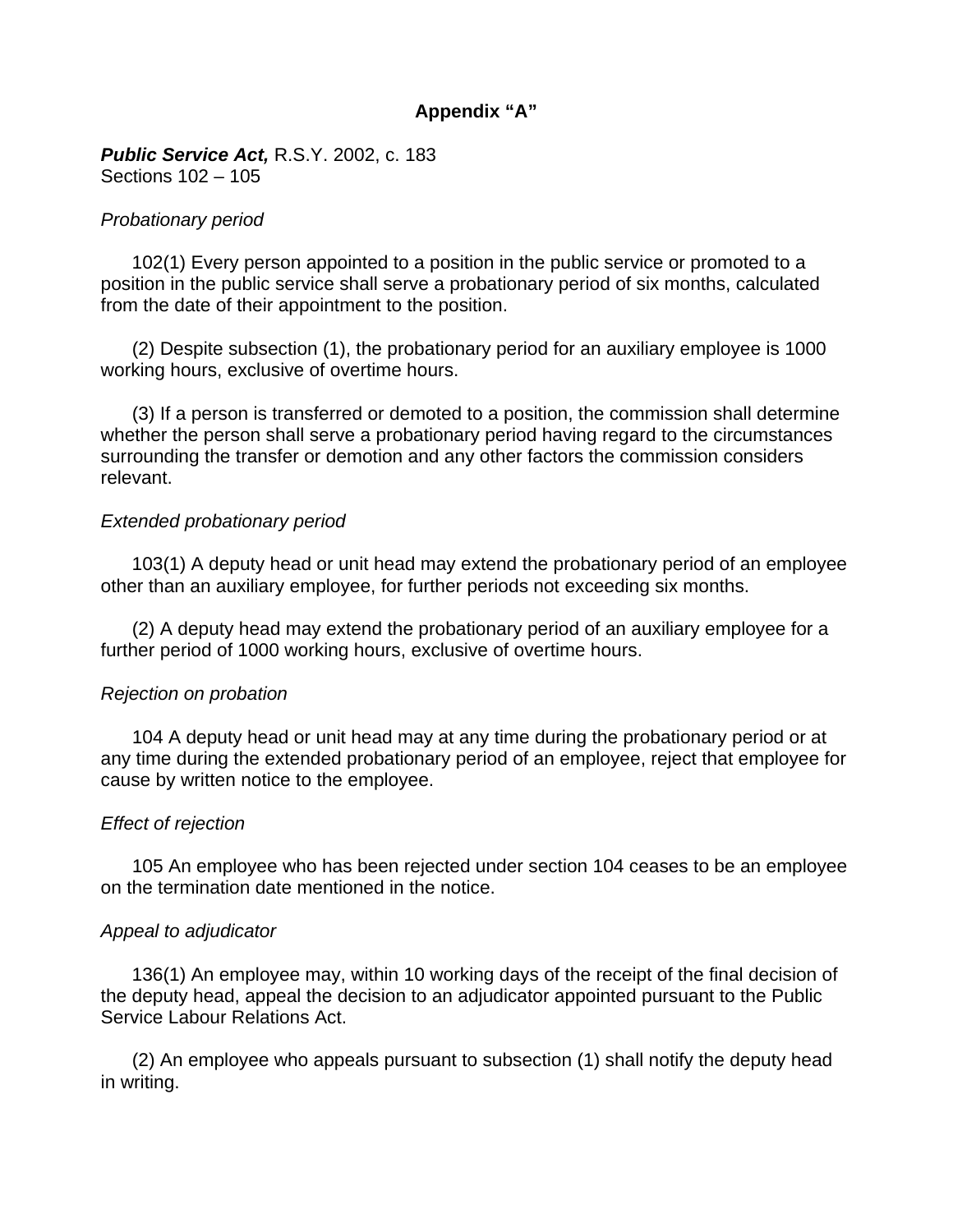(3) Subsection (1) does not apply to an employee who is not a member of a bargaining unit under the Public Service Labour Relations Act.

*Public Service Staff Relations Act***,** R.S.Y. 2002, c. 185 Sections 77 – 82

*Right of employee to present grievance*

77(1) When any employee feels aggrieved

(a) by the interpretation or application in respect of the employee of

- (i) a provision of an Act, or of a regulation, bylaw, direction, or other instrument made or issued by the employer, dealing with terms and conditions of employment, or
- (ii) a provision of a collective agreement or an arbitral award; or
- (b) as a result of any occurrence or matter affecting the employee's terms and conditions of employment, other than a provision described in subparagraph (a)(i) or (a)(ii) in respect of which no administrative procedure for redress is provided in or under an Act, the employee is entitled, subject to subsection (2), to present the grievance at each of the levels, up to and including the final level, in the grievance process provided for by this Act.

 (2) An employee is not entitled to present any grievance relating to the interpretation or application in respect of the employee of a provision of a collective agreement or an arbitral award unless the employee has the approval of and is represented by the bargaining agent for the bargaining unit to which the collective agreement or arbitral award applies, or any grievance relating to any action taken pursuant to an instruction, direction, or regulation given or made as described in section 100.

 (3) An employee who is not included in a bargaining unit for which an employee organization has been certified as bargaining agent may seek the assistance of and, if the employee chooses, may be represented by any employee organization in the presentation of a grievance.

 (4) No employee who is included in a bargaining unit for which an employee organization has been certified as bargaining agent may be represented by any employee organization, other than the employee organization certified as that bargaining agent, in the presentation or reference to adjudication of a grievance.

 (5) Despite anything contained in subsections (1) to (4) the bargaining agent may present a grievance to the employer on behalf of one or more members of the bargaining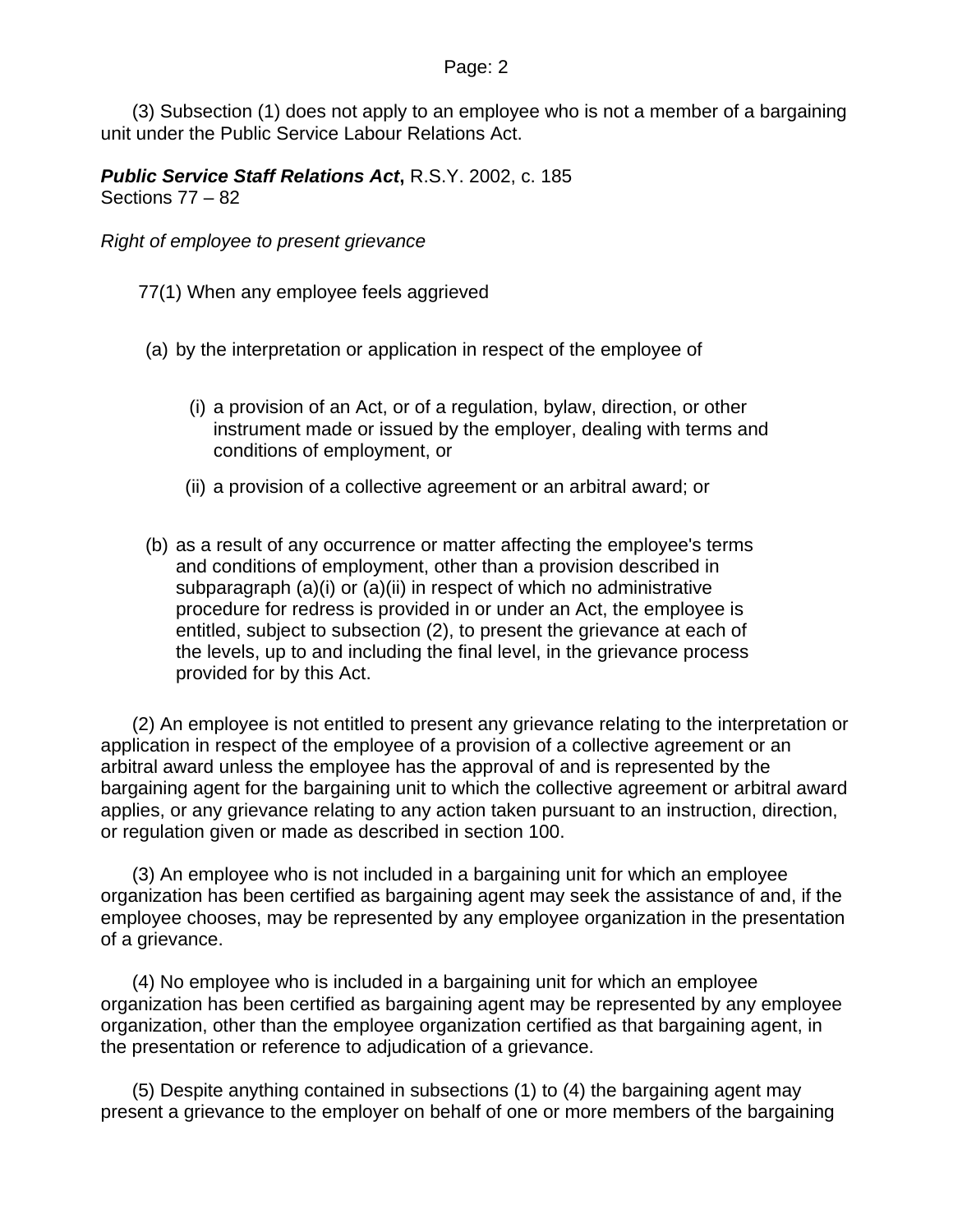unit with respect to the interpretation or application of a collective agreement or arbitral award in accordance with the grievance procedure provided for in this Act.

## *Reference to adjudication*

 78(1) If an employee has presented a grievance up to and including the final level in the grievance process with respect to the interpretation, or application in respect of the employee of a provision of a collective agreement or an arbitral award, and the employee's grievance has not been dealt with to the employee's satisfaction, the employee may, subject to subsection (2) refer the grievance to adjudication.

 (2) The employee is not entitled to refer the grievance to adjudication unless the bargaining agent for the bargaining unit to which the collective agreement or arbitral award applies signifies in the prescribed manner

- (a) its approval of the reference of the grievance to adjudication; and
- (b) its willingness to represent the employee in the adjudication proceedings.

 (3) An employee is not entitled to refer to adjudication, a grievance respecting release for cause during or at the end of the employee's probationary period.

 (4) A grievance submitted by the bargaining agent to the employer in accordance with subsection 77(5) may be referred to an adjudicator who shall determine the question and whose decision on the matter shall be final and binding.

### *Adjudication system*

 79(1) The board shall appoint any officers, to be called adjudicators, that may be required to hear and adjudicate on grievances referred to adjudication under this Act or under section 146 or 152 of the Public Service Act.

 (2) The chair shall administer the system of grievance adjudication established under this Act and may designate one of the adjudicators appointed under this section to administer the system of grievance adjudication established under this Act on the chair's behalf.

 (3) Subsections 54(2) and (3) apply mutatis mutandis in relation to the eligibility of a person to hold office or act as an adjudicator or to be named as an adjudicator in a collective agreement, in respect of any grievance referred to adjudication.

 (4) An adjudicator appointed pursuant to this section has in relation to the hearing of any grievance referred to the adjudicator under this Act the power to

(a) summon and enforce the attendance of witnesses and compel them to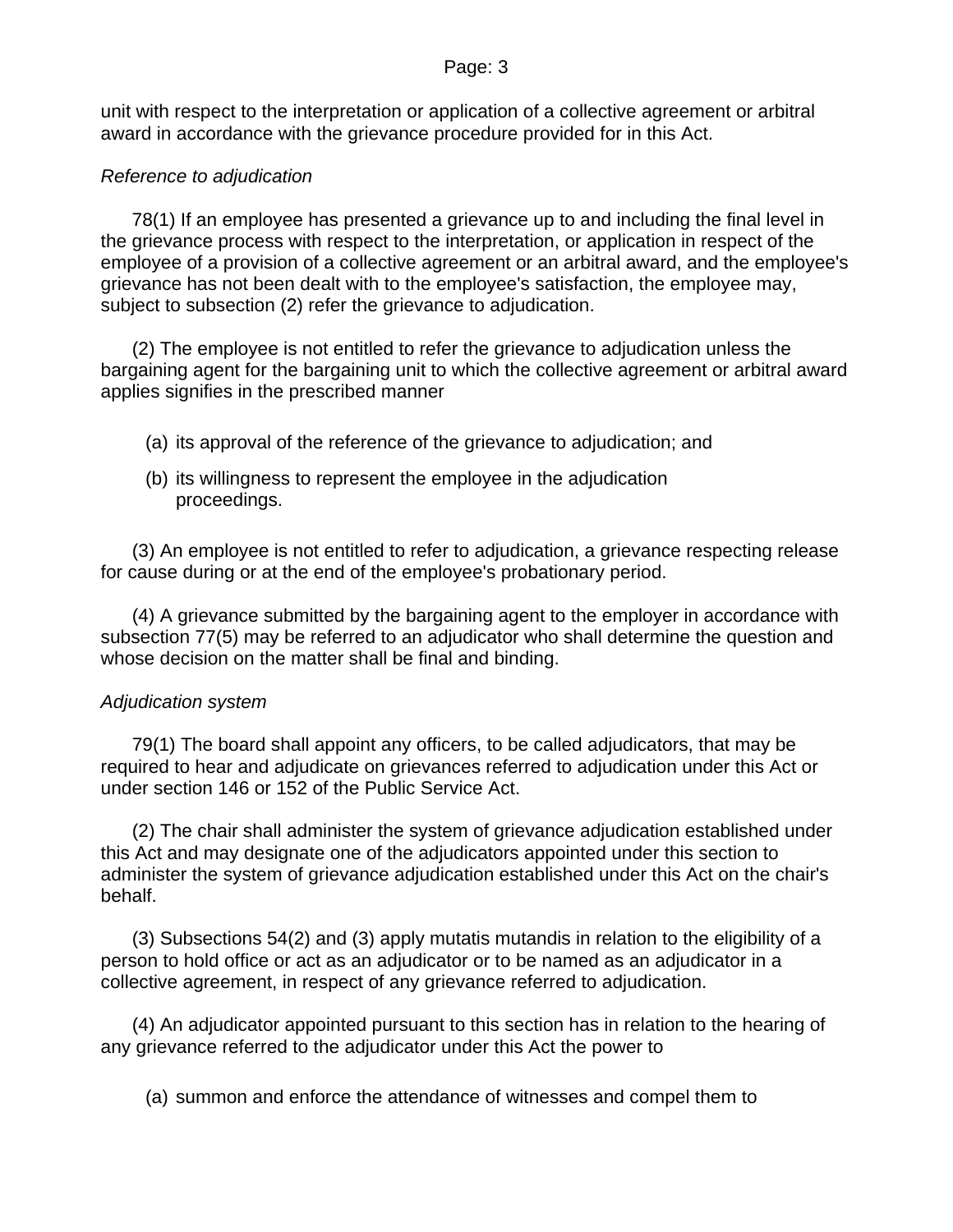give oral or written evidence on oath in the same manner and to the same extent as a judge of the Supreme Court;

- (b) compel at any stage of a proceeding, any person to produce the documents and things that may be relevant;
- (c) administer oaths and solemn affirmations; and
- (d) accept any evidence, whether admissible in a court of law or not.

## *Notice and reference to adjudicator*

 80(1) If a grievance has been referred to adjudication the aggrieved employee shall, in the manner prescribed, notify the chair and the employer and shall specify in the notice whether an adjudicator is named in the applicable collective agreement.

 (2) If a grievance has been referred to adjudication and the aggrieved employee has notified the chair and the employer as required by subsection (1), the chair shall, in the manner and within the time prescribed,

- (a) if an adjudicator is named in a collective agreement, refer the matter to the adjudicator so named; and
- (b) in any other case, refer the matter to an adjudicator selected by the chair.

### *Jurisdiction of adjudicator*

 81(1) Subject to any regulation made by the Commissioner in Executive Council under paragraph 85(1)(d), no grievance shall be referred to adjudication and no adjudicator shall hear or render a decision on a grievance until all procedures established for the presenting of the grievance up to and including the final level in the grievance process have been complied with.

 (2) No adjudicator shall, in respect of any grievance, render any decision thereon the effect of which would be to require the amendment of a collective agreement or an arbitral award.

(3) If

- (a) a grievance has been presented up to and including the final level in the grievance process; and
- (b) the grievance is not one that under section 78 may be referred to adjudication,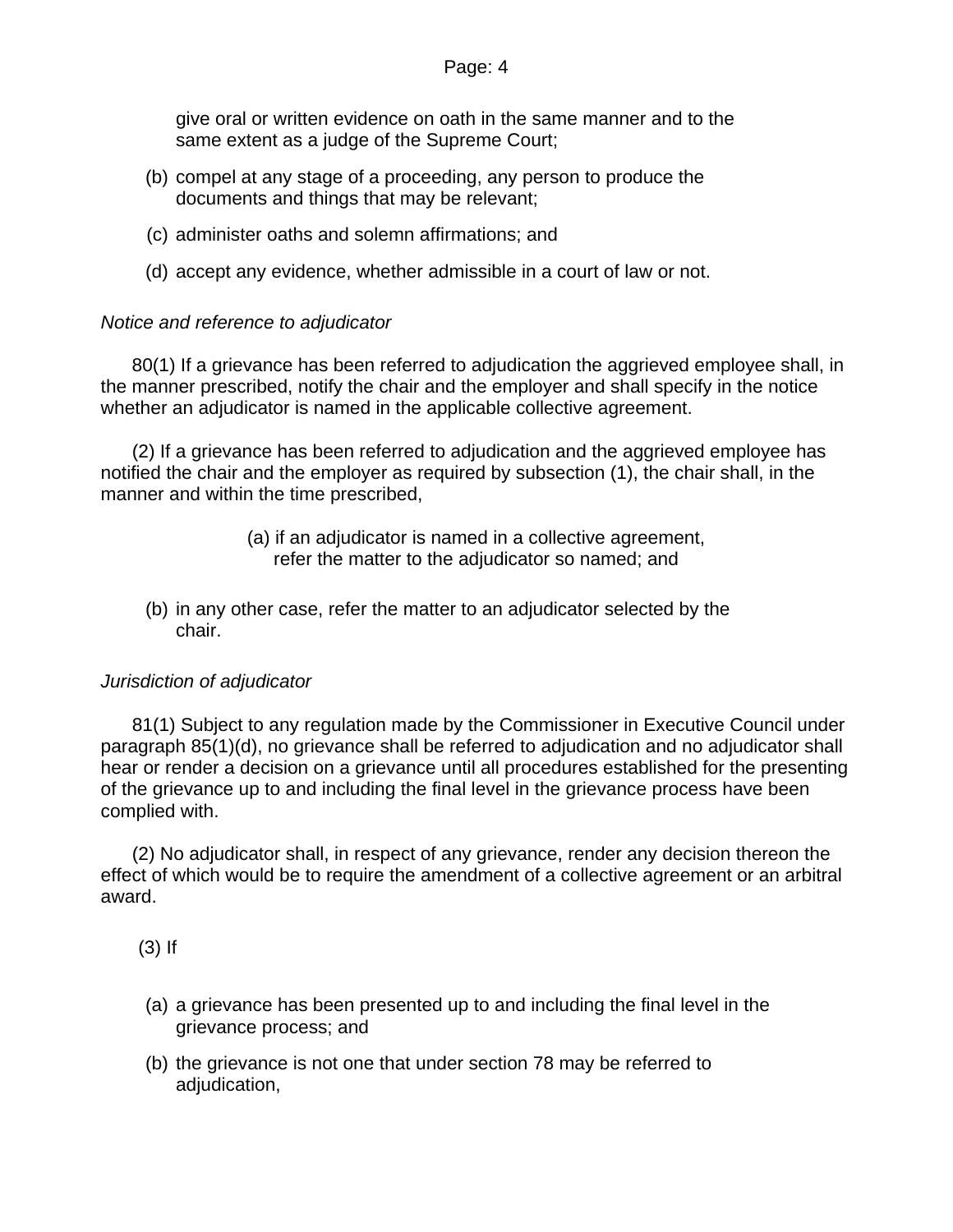the decision on the grievance taken at the final level in the grievance process is final and binding for all purposes of this Act and no further action under this Act may be taken thereon.

## *Hearing and decision*

 82(1) If a grievance is referred to adjudication, the adjudicator shall give both parties to the grievance an opportunity of being heard.

(2) After considering the grievance, the adjudicator shall render a decision thereon and

- (a) send a copy thereof to each party and their or its representative and to the bargaining agent, if any, for the bargaining unit to which the employee whose grievance it is belongs; and
- (b) deposit a copy of the decision with the chair.

 (3) If a decision on any grievance referred to adjudication requires any action by or on the part of the employer, the employer shall take that action.

 (4) If a decision on any grievance requires any action by or on the part of an employee or a bargaining agent or both of them, the employee or bargaining agent or both, as the case may be, shall take that action.

 (5) The board may, in accordance with section 19.12, take any action that is contemplated by that section to give effect to the decision of an adjudicator on a grievance but shall not enquire into the basis or substance of the decision.

### **Collective Agreement**

Effective January 1, 2003 to December 31, 2006 Articles 28.14, 28.15 and 28.16

| 28.14 | When a grievance has been presented, up to and including the Final Level in<br>the grievance procedure with respect to the interpretation or application in<br>respect of him/her of a provision of this Collective Agreement or a related<br>arbitral award and his/her grievance has not been dealt with to his/her<br>satisfaction, he/she may refer the grievance to adjudication in accordance<br>with the provisions of the Yukon Public Service Staff Relations Act and<br>Regulations. |
|-------|------------------------------------------------------------------------------------------------------------------------------------------------------------------------------------------------------------------------------------------------------------------------------------------------------------------------------------------------------------------------------------------------------------------------------------------------------------------------------------------------|
| 28.15 | (1)<br>An employee must obtain the approval of the Alliance and be<br>represented by the Alliance before a grievance can be referred to<br>adjudication.                                                                                                                                                                                                                                                                                                                                       |
|       | (2)<br>A grievance referred to adjudication can only be withdrawn by the<br>employee with the prior approval of the Alliance.                                                                                                                                                                                                                                                                                                                                                                  |